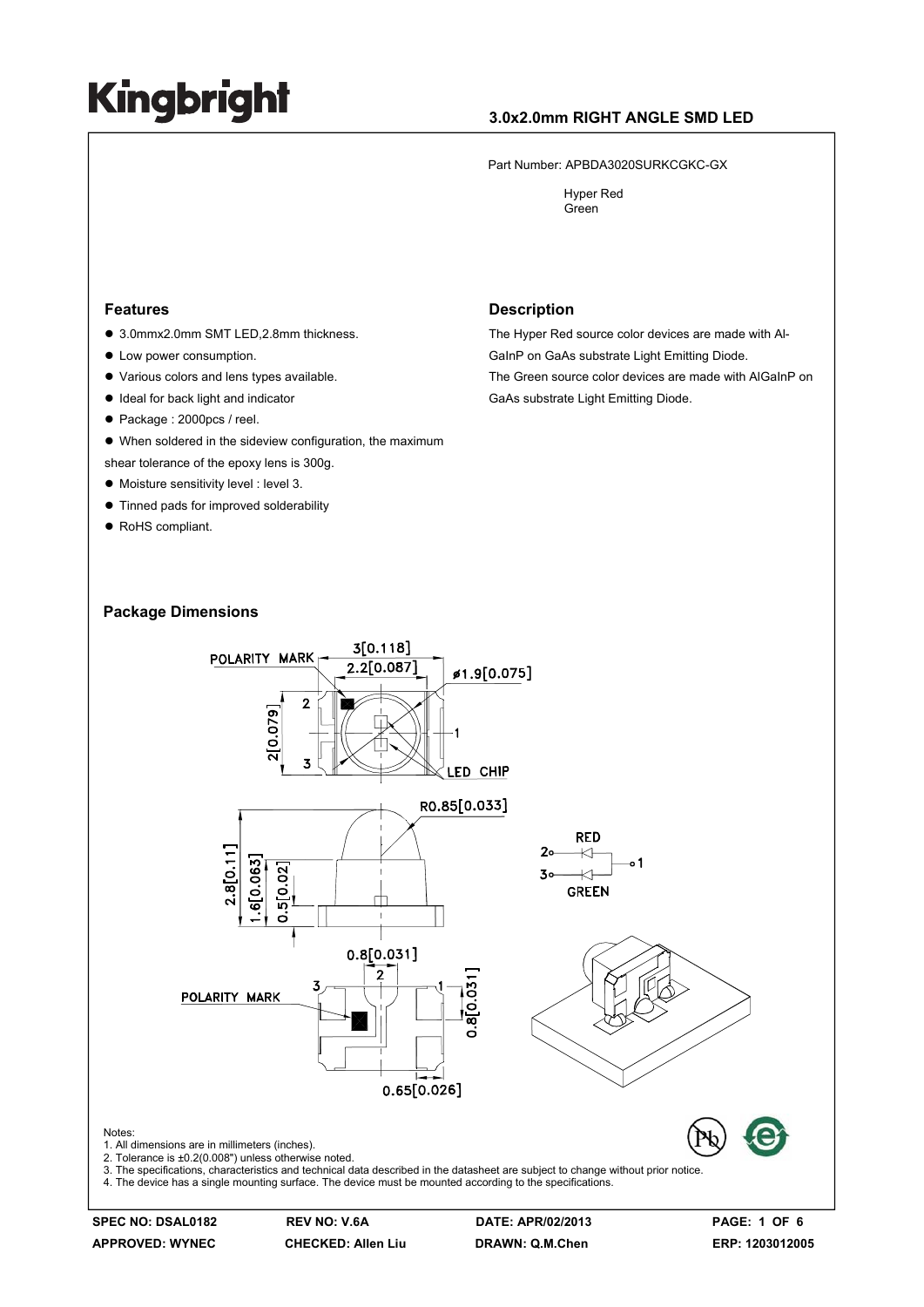#### **Selection Guide**

| Part No.             | <b>Dice</b>         | Lens Type          | Iv (mcd) [2]<br>@ 20mA |      | Viewing<br>Angle [1] |
|----------------------|---------------------|--------------------|------------------------|------|----------------------|
|                      |                     |                    | Min.                   | Typ. | 201/2                |
| APBDA3020SURKCGKC-GX | Hyper Red (AlGaInP) | <b>Water Clear</b> | 500                    | 900  | $15^{\circ}$         |
|                      |                     |                    | $*120$                 | *300 |                      |
|                      | Green (AlGaInP)     |                    | 120                    | 300  |                      |
|                      |                     |                    | $*120$                 | *300 |                      |

Notes:

1. θ1/2 is the angle from optical centerline where the luminous intensity is 1/2 of the optical peak value.

2. Luminous intensity/ luminous Flux: +/-15%.

\* Luminous intensity value is traceable to the CIE127-2007 compliant national standards.

#### **Electrical / Optical Characteristics at TA=25°C**

| Symbol              | <b>Parameter</b>         | <b>Device</b>      | Typ.        | Max.       | <b>Units</b> | <b>Test Conditions</b> |  |
|---------------------|--------------------------|--------------------|-------------|------------|--------------|------------------------|--|
| λpeak               | Peak Wavelength          | Hyper Red<br>Green | 645<br>574  |            | nm           | $IF=20mA$              |  |
| <b>AD [1]</b>       | Dominant Wavelength      | Hyper Red<br>Green | 630<br>570  |            | nm           | $IF=20mA$              |  |
| $\Delta\lambda$ 1/2 | Spectral Line Half-width | Hyper Red<br>Green | 28<br>20    |            | nm           | $IF=20mA$              |  |
| C                   | Capacitance              | Hyper Red<br>Green | 35<br>15    |            | pF           | $V_F = 0V$ ; f=1MHz    |  |
| VF [2]              | Forward Voltage          | Hyper Red<br>Green | 1.95<br>2.1 | 2.5<br>2.5 | $\vee$       | $IF=20mA$              |  |
| <b>IR</b>           | <b>Reverse Current</b>   | Hyper Red<br>Green |             | 10<br>10   | uA           | $V_R = 5V$             |  |

Notes:

1.Wavelength: +/-1nm.

2. Forward Voltage: +/-0.1V. 3. Wavelength value is traceable to the CIE127-2007 compliant national standards.

### **Absolute Maximum Ratings at TA=25°C**

| <b>Parameter</b>             | <b>Hyper Red</b> | Green | <b>Units</b> |  |  |
|------------------------------|------------------|-------|--------------|--|--|
| Power dissipation            | 75               | 75    | mW           |  |  |
| DC Forward Current           | 30               | 30    | mA           |  |  |
| Peak Forward Current [1]     | 185              | 150   | mA           |  |  |
| Reverse Voltage              | 5                |       |              |  |  |
| <b>Operating Temperature</b> | -40°C To +85°C   |       |              |  |  |
| Storage Temperature          | -40°C To +85°C   |       |              |  |  |

Note:

1. 1/10 Duty Cycle, 0.1ms Pulse Width.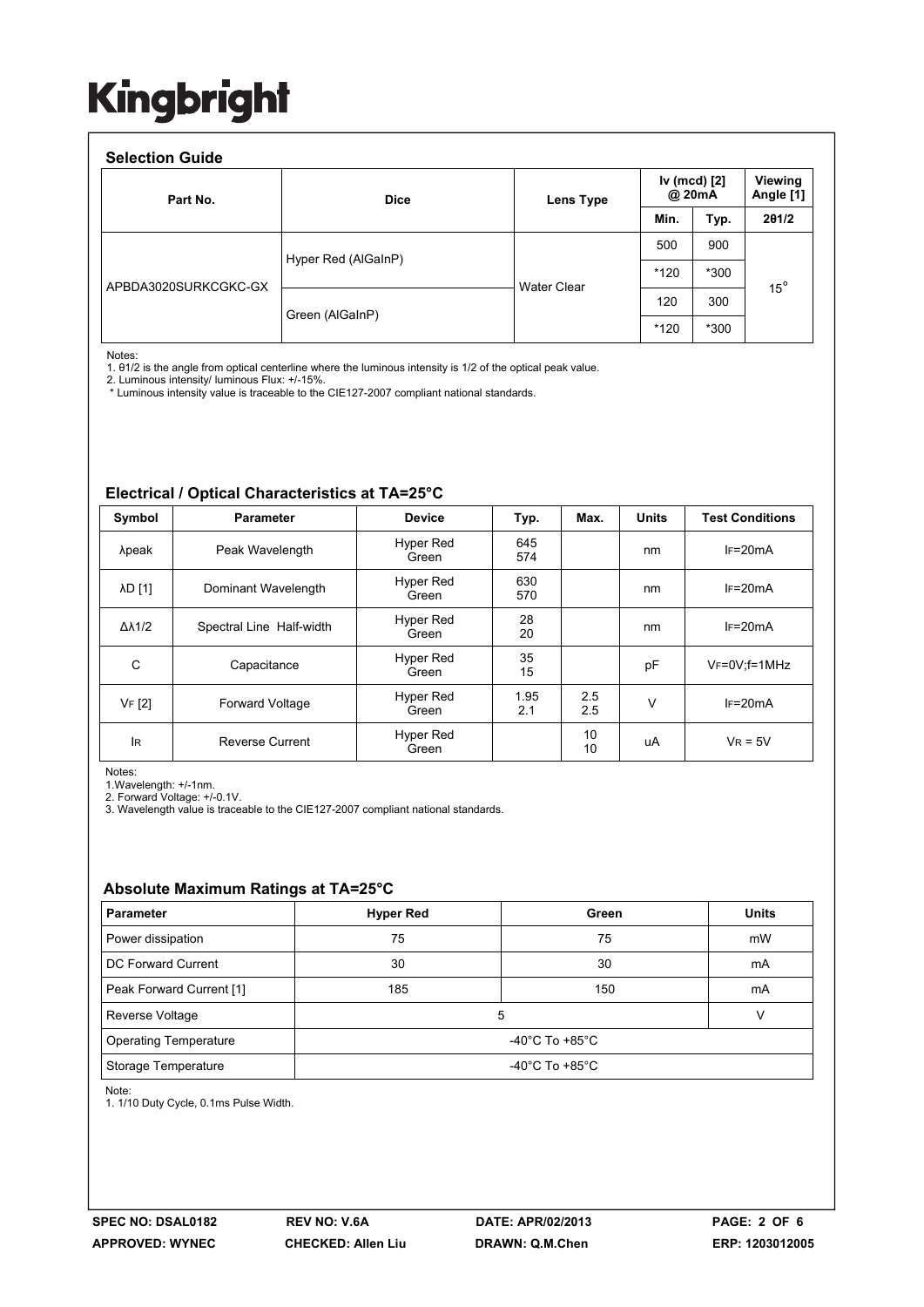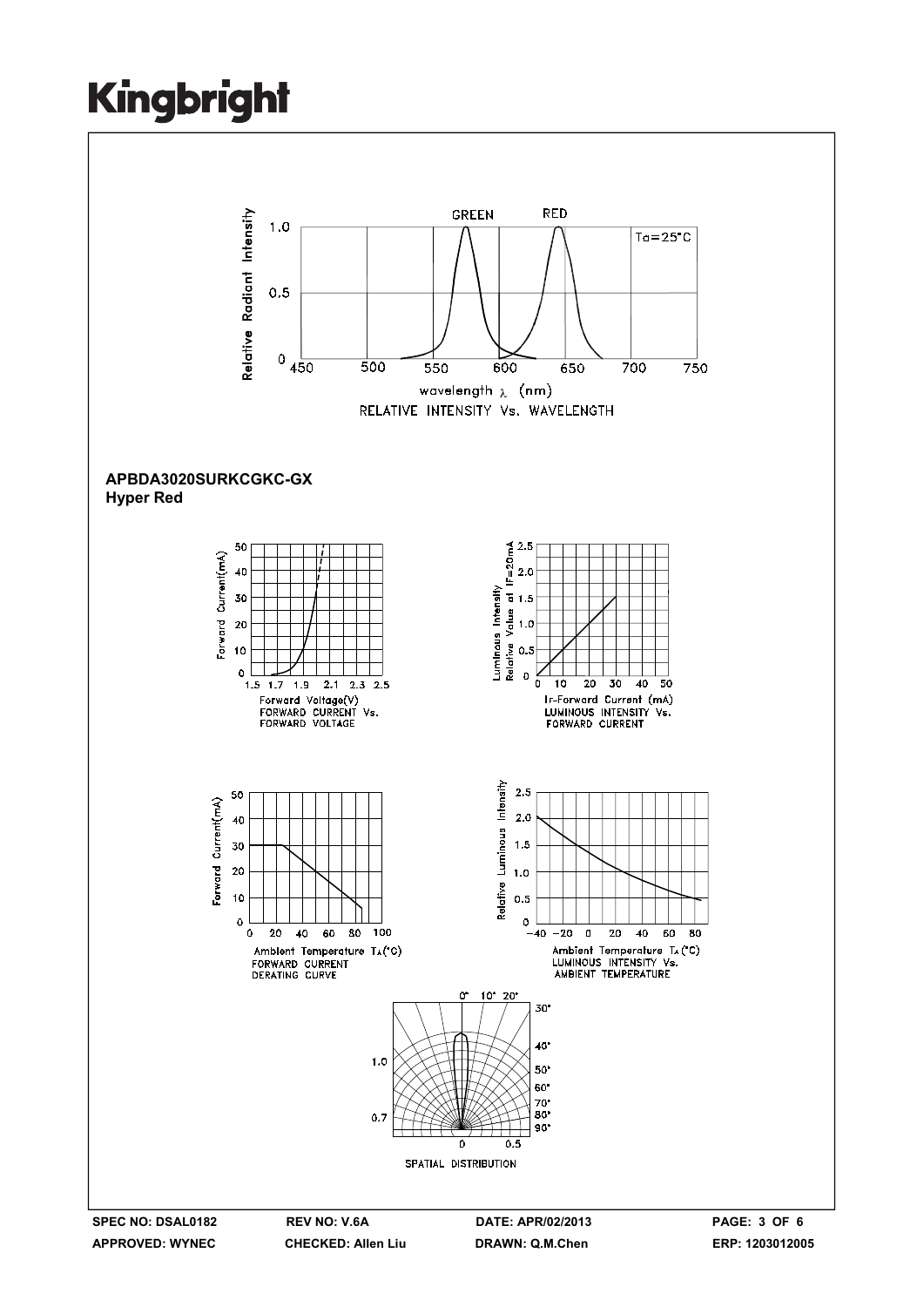**Green** 

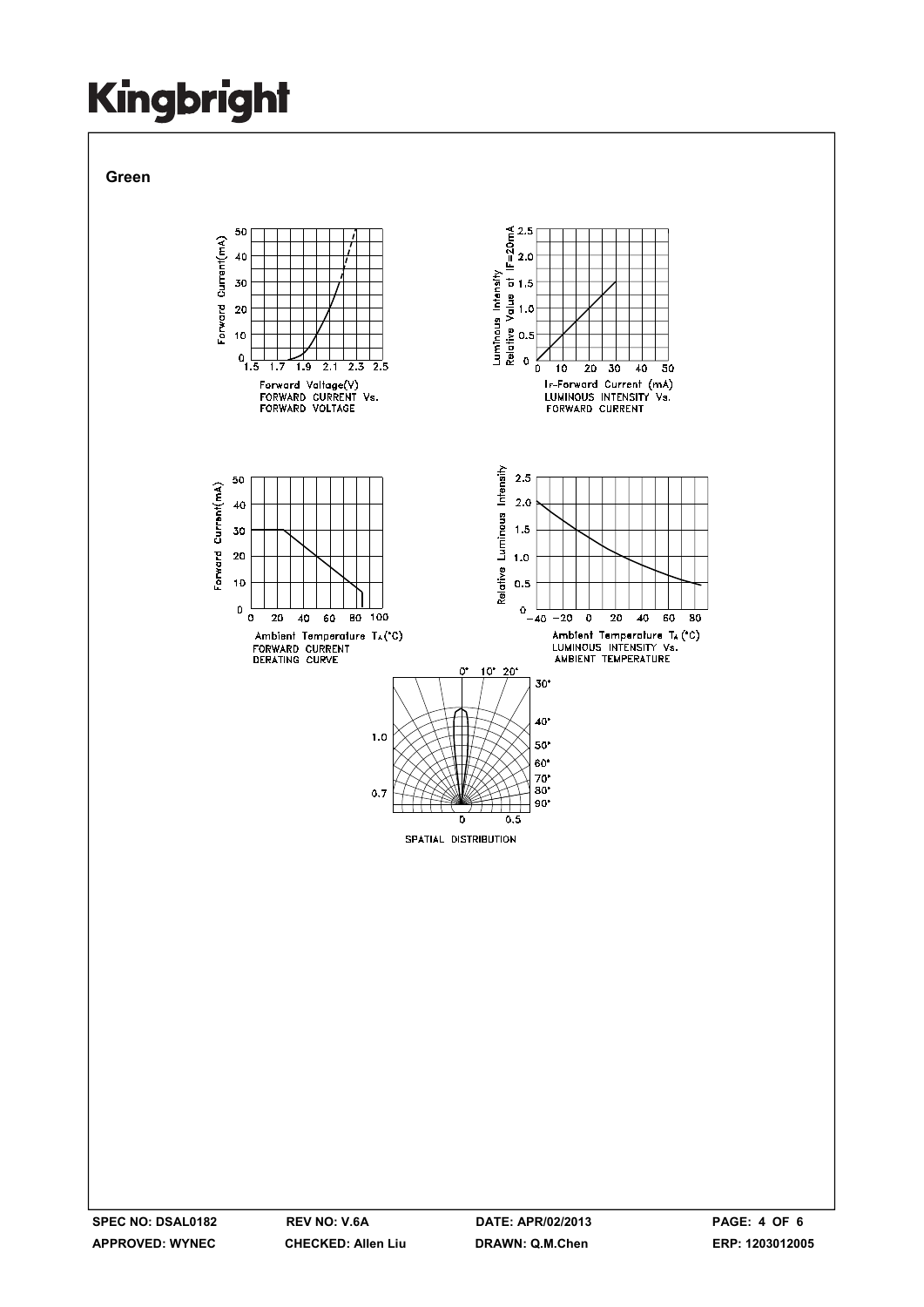### **APBDA3020SURKCGKC-GX**

**Reflow soldering is recommended and the soldering profile is shown below. Other soldering methods are not recommended as they might cause damage to the product.** 

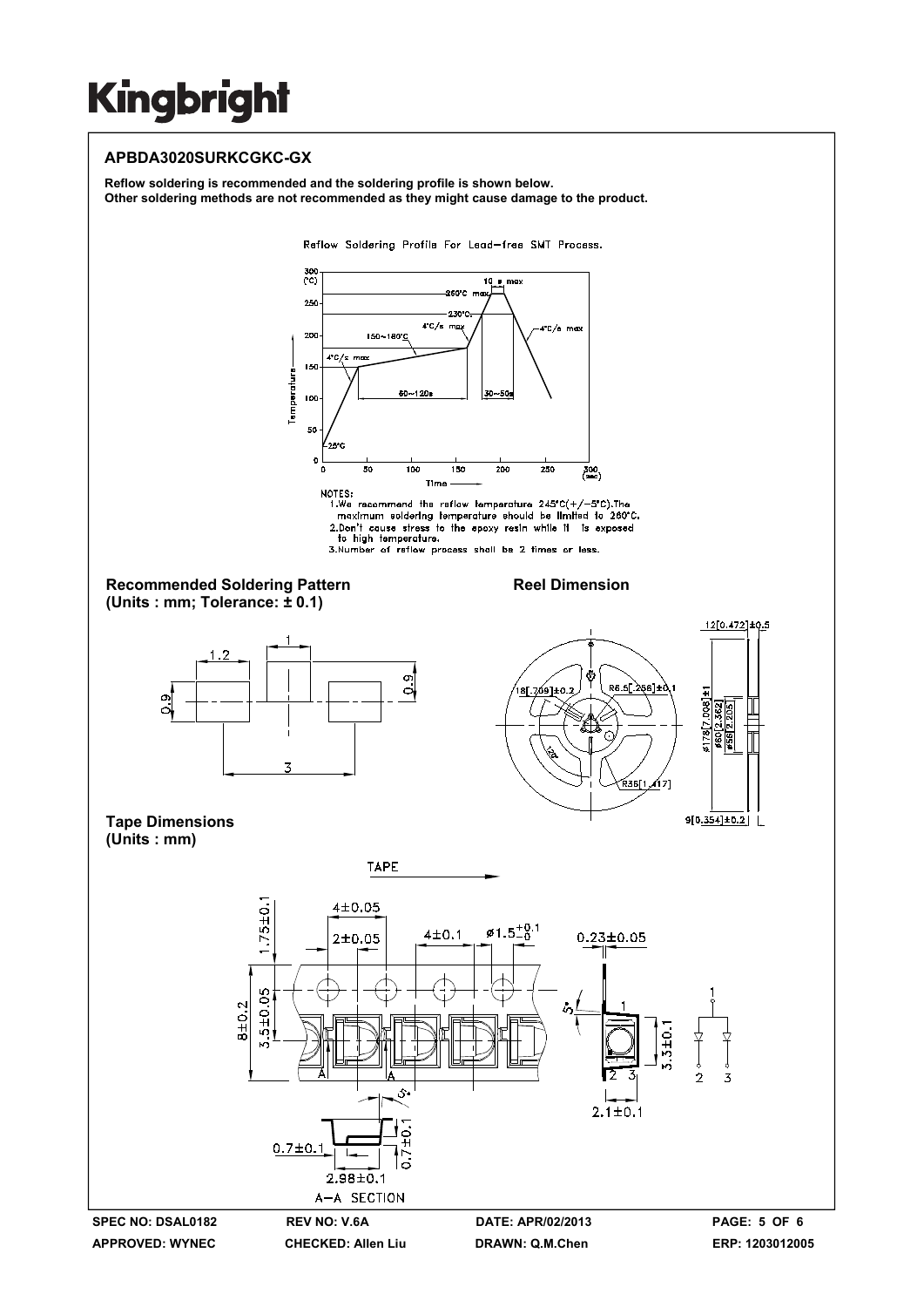